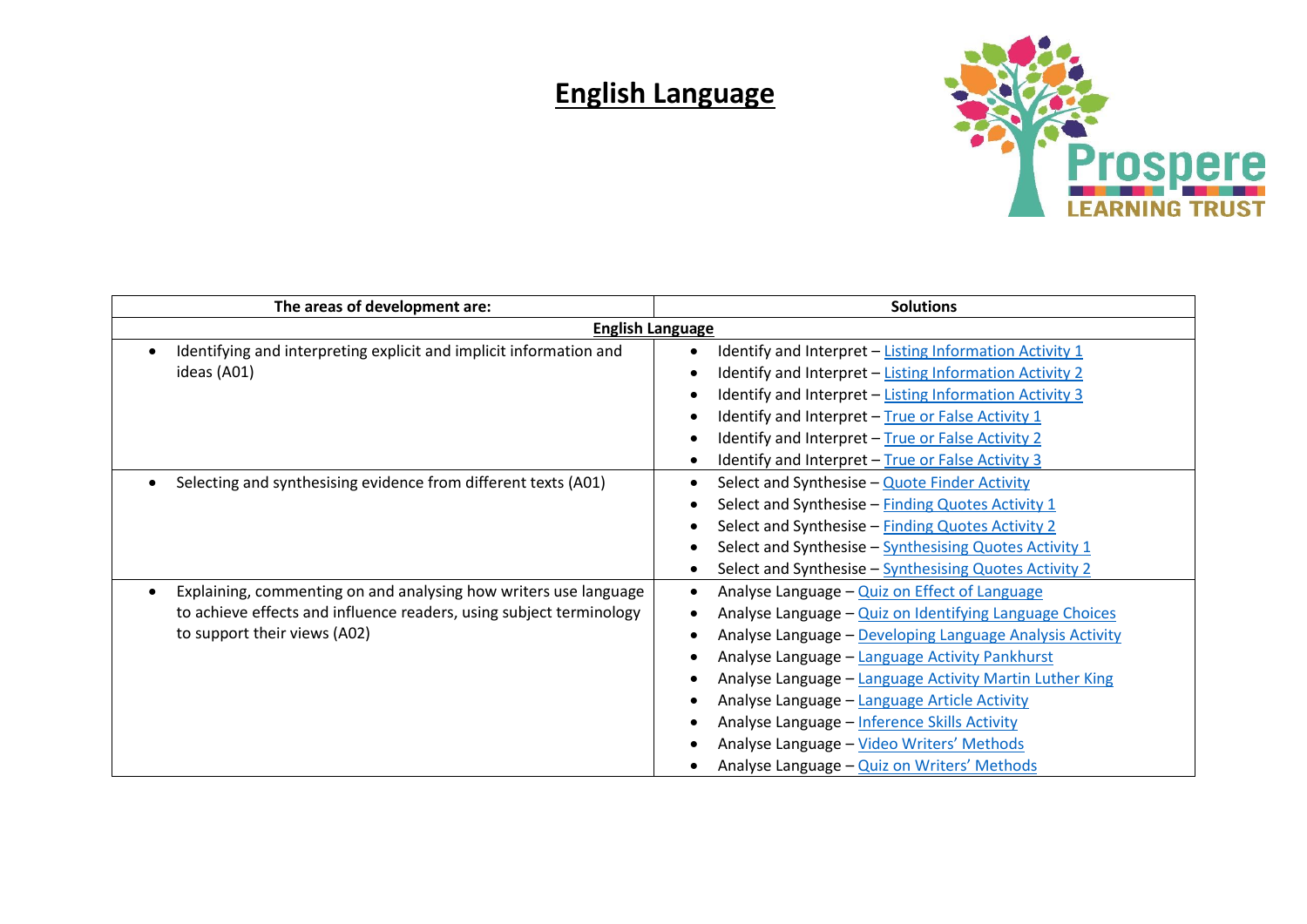| Explaining, commenting on and analysing how writers use             | Analyse Structure - Analysing Structure Activity<br>$\bullet$                                   |
|---------------------------------------------------------------------|-------------------------------------------------------------------------------------------------|
| structure to achieve effects and influence readers, using subject   | Analyse Structure - Structure Activity 1984                                                     |
| terminology to support their views (A02)                            | Analyse Structure - Video on Reading Narrative POV                                              |
|                                                                     | Analyse Structure - Video on Story Openings                                                     |
|                                                                     | Analyse Structure - Speech Structure                                                            |
|                                                                     | Analyse Structure - Video on Story Endings<br>$\bullet$                                         |
| Comparing Writers' ideas and perspectives as well as how these      | Compare Ideas and Perspectives $-\underline{A}$ Video Overview of 19 <sup>th</sup><br>$\bullet$ |
| are conveyed across two or more texts (A03)                         | <b>Century Non-Fiction</b>                                                                      |
|                                                                     | Compare Ideas and Perspectives $-\underline{A}$ Video Overview of 20 <sup>th</sup>              |
|                                                                     | <b>Century Non-Fiction</b>                                                                      |
|                                                                     | Compare Ideas and Perspectives - A Video Overview of 21st                                       |
|                                                                     | <b>Century Non-Fiction</b>                                                                      |
|                                                                     | Compare Ideas and Perspectives - Video Tutorial on Comparing                                    |
|                                                                     | <b>Texts</b>                                                                                    |
|                                                                     | Compare Ideas and Perspectives - Activity on Crime and                                          |
|                                                                     | Punishment                                                                                      |
|                                                                     | Compare Ideas and Perspectives - Activity on Suffrage Perspectives                              |
|                                                                     | Compare Ideas and Perspectives - Video Tutorial on Reading                                      |
|                                                                     | <b>Narrative Writing</b>                                                                        |
| Evaluating texts critically (A04)                                   | Evaluate Texts Critically - Video Tutorial on Reading Narrative                                 |
|                                                                     | Evaluate Texts Critically - Activity 1                                                          |
|                                                                     | Evaluate Texts Critically - Activity 2 PLUS Model                                               |
|                                                                     | Evaluate Texts Critically - Activity 3 on 1984                                                  |
|                                                                     | Evaluate Texts Critically - Video Tutorial on Evaluating Texts                                  |
|                                                                     | Evaluate Texts Critically - Quiz on Evaluating Critically                                       |
| Selecting and using appropriate textual references to support ideas | Select and Use Appropriate References - Activity 1<br>$\bullet$                                 |
| (A04)                                                               | Select and Use Appropriate References - Activity 2<br>$\bullet$                                 |
|                                                                     | Select and Use Appropriate References - Activity 3                                              |
|                                                                     | Select and Use Appropriate References - Activity 4                                              |
|                                                                     | Select and Use Appropriate References - Activity 5                                              |
|                                                                     | Select and Use Appropriate References - Insert for Activity 5                                   |